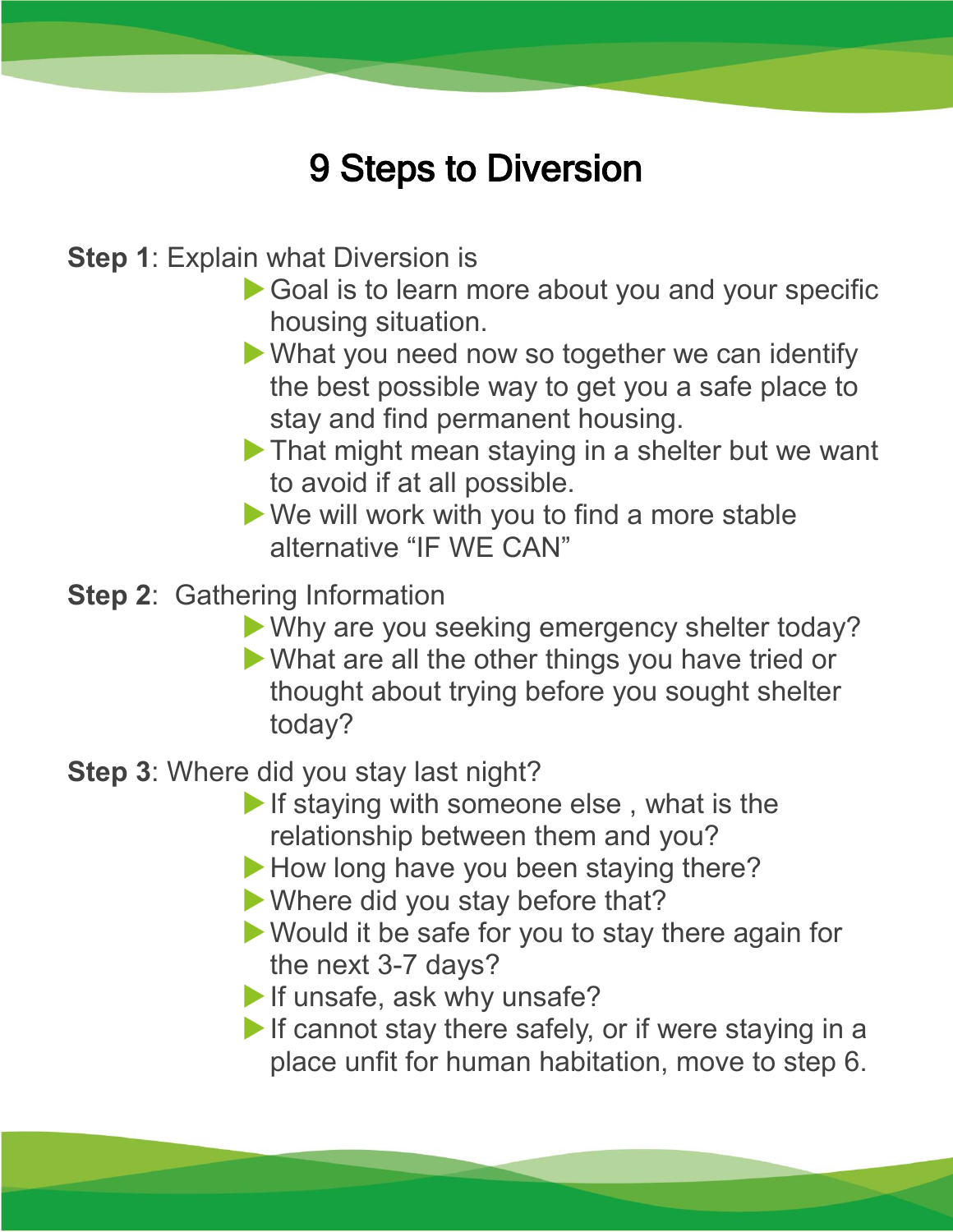**Step 4:** What is the primary/main reason that you had to leave the place where you stayed last night?

Are there additional reasons why you can't stay there any longer?

**Step 5:** Do you think that you/you and your family could stay safe temporarily if we provide you with some help or referrals to find permanent housing or connect with other services?

If no, why not? What would it take to be able to stay there temporarily?

**Step 6:** If no, is there somewhere else where you/your family could stay temporarily if we provide you with some help or referrals to find a permanent housing and access to other supports?

- Ex. What about other family members?
- Friends?
- Co-workers?

**Step 7:** What is making it hard for you to find permanent housing for you/your family, or connecting to other resources that could help you do that?

- Ex. do you or anyone in your family have special needs/medical conditions?
- Do you owe money for rent or utilities?
- Are you new to area?

**Step 8**: What resources do you have right now that could help you and your family find a place to stay temporarily or find permanent housing?

Ex. Are you getting any help from either family members or friends?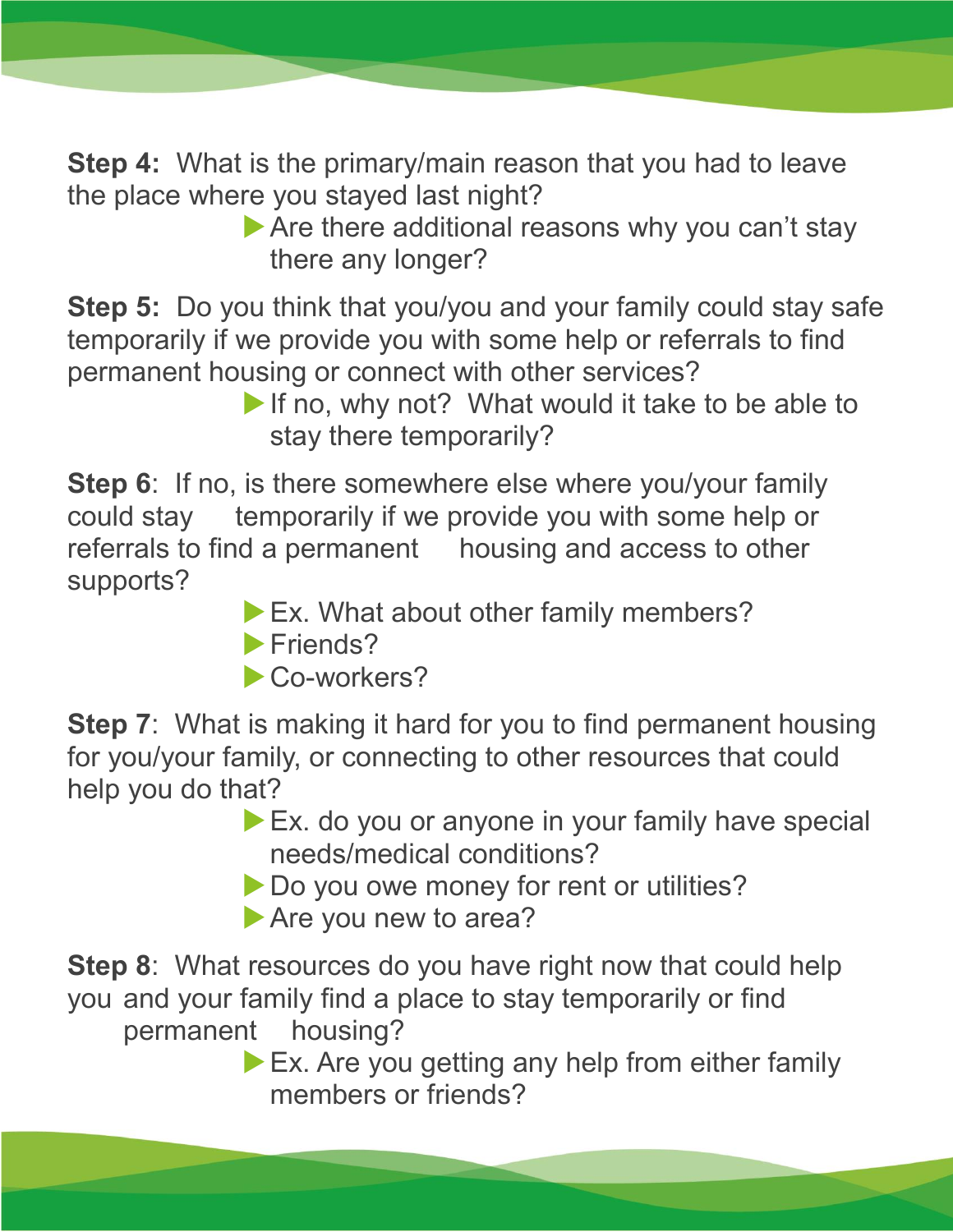▶ Do you have income?

- What are your income sources?
- Are you involved with any other services right now?

**Step 9:** If admitted to shelter there is still an Expectation that you will be attempting to secure permanent housing for you and your family.

What is your plan at this point for securing housing if you are admitted to the shelter

## Diversion

- **Provide Alternatives to Shelters by exhausting ALL other** possible supports first
- The Goal of Diversion is to find a housing solution even if temporary that stabilizes their housing without shelter access.
- **Diversion is the first step in Progressive Engagement-**Lightest Touch (ex. services can be one time vs a couple of times)
- Diversion exists because majority of people that use shelters exit within a short period of time, suggesting they may not have needed shelter at all in the first place.
- ▶ To be clear Diversion is not about turning people away from services, Diversion is a service! (Connect to services)
- **Diversion should be attempted with all people seeking** shelter.

**Family Reunification/Accessing help within the family.** 

**Landlord mediation**